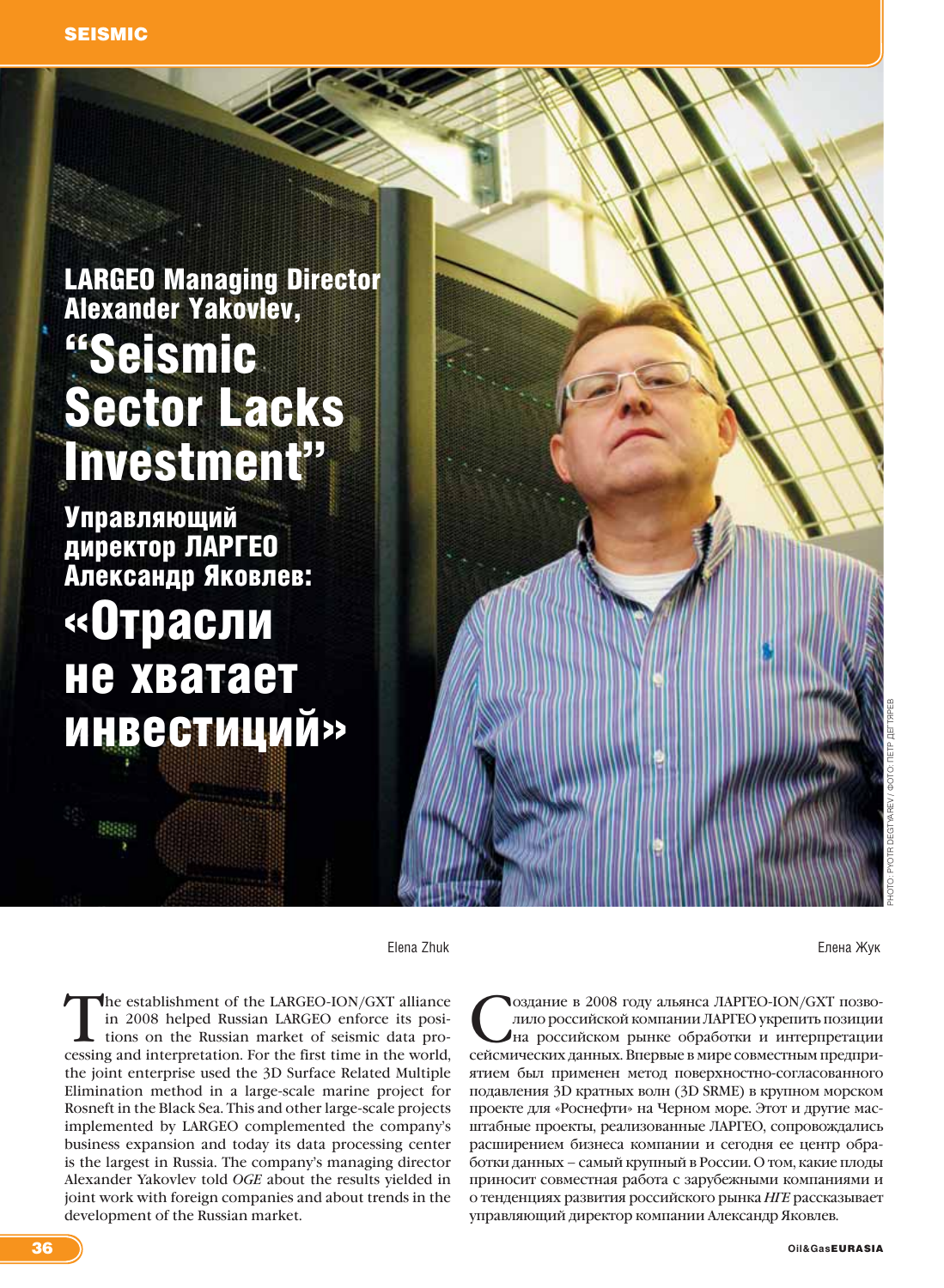**Oil and Gas Eurasia:** *Last year when the crisis caused a recession in seismic exploration, it didn't affect data processing and interpretation that much. Are you feeling the consequences of the crisis now in 2010?*

**Alexander Yakovlev:** No doubt about it; the consequences of the crisis are obvious, and they are extended over time. Judging from the prices as established by the customer and the scope of orders, we see that it does not look like the market volume has recovered. Despite the fact that oil prices are very high, investments in seismic exploration are insufficient. Meanwhile, the recovery is continuing, and at least there is no paralysis in seismic survey operations like we saw in 2009.

# **OGE:** *Is there any difference between land-based and marine seismic exploration?*

**Yakovlev:** Yes. Terrestrial seismic exploration is rising in a systematic way. Response from the marine survey has been seen since 2009. As a rule, we work with some delay: first a shooting survey is done and then data processing starts. Last year we did minimum shooting. Traditionally we cooperate with Rosneft as we judge the technical expertise of this company's experts to be quite high. Furthermore, Rosneft has a multi-tier support system for the development of geological studies. As a result, this year Rosneft plans to shoot about 5,000 square kilometers in the Black Sea, and we expect to get a considerable scope of work which will require significant computing capacities. According to our estimate, at least 1,500 processors will need to cover 1,000 square kilometers of the survey data at the processing center. The actual ratio is different as a result of dumping by companies with less capacity participating in the tender and of course this lowers the possibility of extracting geological and geophysical information from seismic data. With the total lack of well information from Russia's sector of the Black Sea the value of seismic info related to reducing drilling risks is colossal.

In terms of marine seismic studies, this year large areas are shot both by Gazprom and Rosneft. We expect the scope of marine seismic exploration on the market to increase in 2011 and at the end of this year.

# **2009 exploration costs incurred by leading companies** (amounts in millions of dollars)

Затраты крупнейших компаний на геологоразведку в 2009 году (в миллионах долларов США)

| PetroChina        | 4,791.8 |  |  |  |
|-------------------|---------|--|--|--|
| Petrobras         | 4,132.0 |  |  |  |
| Royal Dutch Shell | 3,873.0 |  |  |  |
| ExxonMobil        | 3,056.0 |  |  |  |
| BP                | 2,805.0 |  |  |  |
| StatoilHydro      | 2,686.1 |  |  |  |
| <b>PEMEX</b>      | 2,276.8 |  |  |  |
| Sinopec           | 2,133.0 |  |  |  |
| Chevron           | 1,924.0 |  |  |  |
| Eni               | 1,767.7 |  |  |  |
|                   |         |  |  |  |

0 1000 2000 3000 4000 5000

SOURCE / ИСТОЧНИК: ERNST & YOUNG  $\theta$ 

**«Нефть и газ Евразия»:** *В прошлом году, когда кризис вызвал спад в сейсморазведке, на обработке и интерпретации данных это заметно не отразилось. Ощутимы ли последствия кризиса в 2010 году?*

**Александр Яковлев:** Последствия кризиса, безусловно, ощущаются, и они растянуты во времени. Судя по тем ценам, которые устанавливает заказчик, и объемам заказов мы видим, что объем рынка, наверное, не восстановился. Несмотря на то, что цены на нефть очень высокие, инвестиции в сейсморазведку не являются достаточными. В то же время, восстановление идет. По крайней мере, нет того паралича в области сейсморазведочных работ, который наблюдался в 2009 году.

# **НГЕ:** *Есть ли разница в динамике между наземной и морской сейсморазведкой?*

**Яковлев:** Да. Наземная сейсморазведка поднимается системно. В морской наблюдается отклик 2009 года. Как правило, мы работаем с задержкой: сначала производится отстрел, после него начинается обработка, а в прошлом году отстрел был минимальным. Мы традиционно сотрудничаем с «Роснефтью», поскольку считаем, что технический уровень специалистов этой компании достаточно высок. Кроме того, в ней существует многоуровневая система поддержки развития геологических направлений. Как результат, «Роснефть» планирует в этом году произвести отстрел около 5 000 км² на Черном море, и мы рассчитываем, соответственно, получить значительные объемы работ, для которых требуются большие вычислительные мощности. По нашим оценкам, на 1 000 км² съемки в центре обработки данных должно приходиться не менее 1 500 процессоров. В действительности соотношение другое в силу демпинга участвующих в тендере компаний с малыми мощностями, при которых, соответственно, ухудшается и возможность извлечения геолого-геофизической информации из сейсмических данных. При полном отсутствии скважинной информации в российском секторе Черного моря ценность сейсмической информации для снижения

рисков бурения колоссальна.

В этом году в области морской сейсмики большие объемы отстреливаются и «Газпромом», и «Роснефтью». Мы ожидаем, что в 2011 году и в конце этого года объемы морской сейсмики на рынке увеличатся.

# **НГЕ:** *Какие компании являются вашими основными заказчиками?*

**Яковлев:** Сегодня 50-60% наших заказов приходятся на «Роснефть», которая ведет масштабные системные геолого-геофизические работы и в Западной Сибири, и в новых нефтедобывающих провинциях. Мы традиционно работаем с крупными заказчиками, получаем некоторые объемы от «ЛУКОЙЛа», и «Газпрома».

Технологии, которые мы применяем, направлены на детальное извлечение информации о небольших структурах, в которых сосредоточены значительные запасы нефти; это высокоточные работы. В частности, мы работаем с компаниями Западной Сибири, например, с «Юганснефтегазом». В верхних горизон-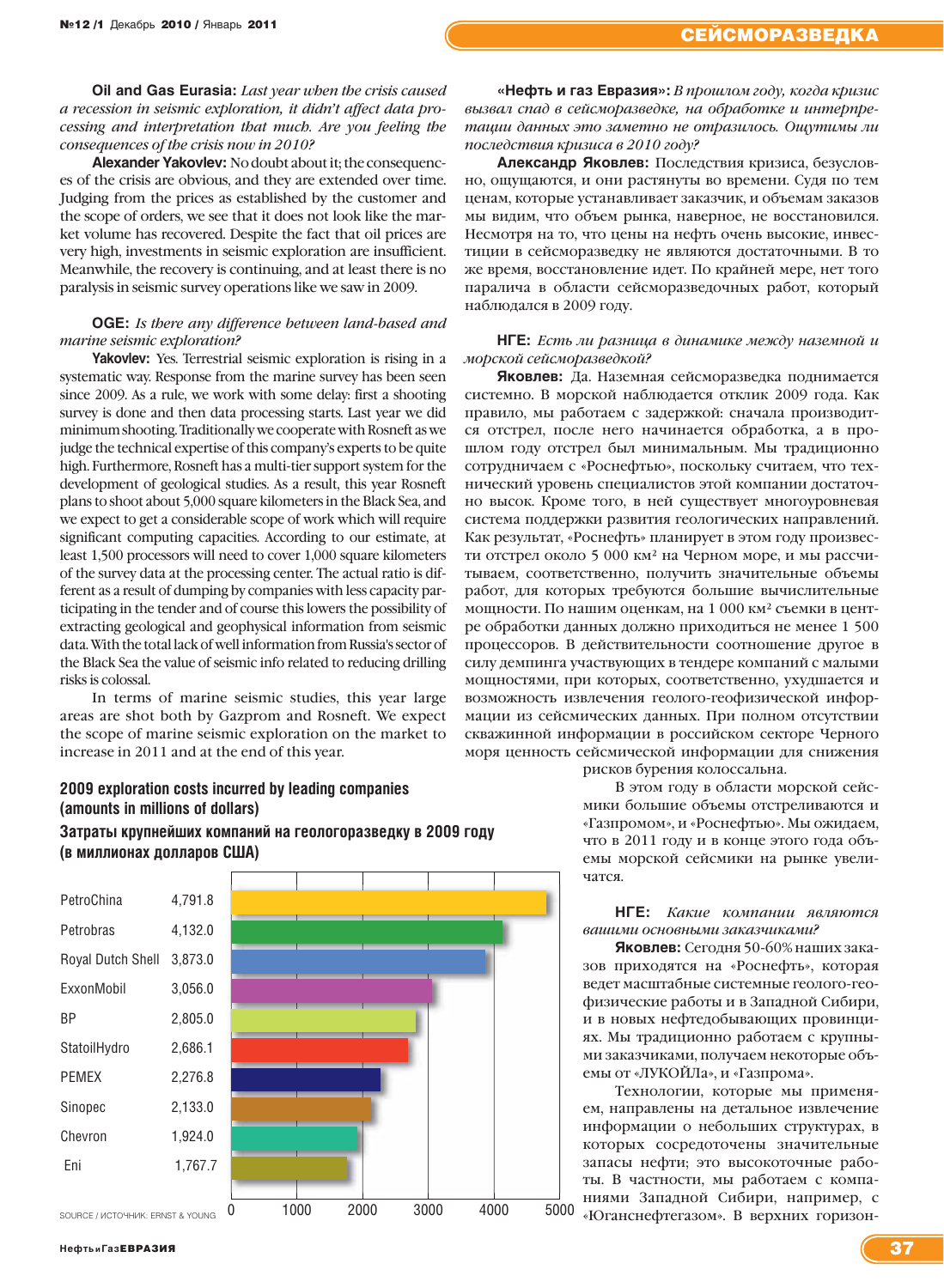# **Alexander Dementvev.** head of PGS Russia

**OGE:** How did your company fare in 2010 in different parts of the world? What are your predictions for next vear?

**Dementyev:** In 2010 the market of geophysical services still lagged behind the precrisis 2008 levels - but it was a positive year for PGS, both in financial terms and in consolidating market position, particularly in the high end of the market, that is, services requiring the most efficient marine explo-



ration technologies. High definition 3D marine research (HD3D) has become a major market segment for our business. In 2010, this segment provided 65 percent of the PGS work. This is the fastest growing segment, and the one least prone to negative cyclic effects of servicing market or economic slumps. Seventy percent of our next year portfolio is precisely HD3D work. Our Ramform-type vessels optimized for high-tech seismic exploration in complex geologic environment. The time of easy hydrocarbons is over. That's why our company decided to start building next generation vessels - Ramform W series - in 2011. Nobody has ever built anything like it. In 2010 we've also observed successful Russian JV PGS-Khazar, which for the third year shows a steady growth on the Caspian market. Talking about geography of our work in 2011, I suppose the Brazilian shelf will be the key location. Already this year, some 15 percent of the company's revenue comes from that market. The scale of Gulf of Mexico operations is also set to return to its previous level. We expect growing demand for 3D studies around Greenland and the Barents Sea. I hope that the expected ratification in 2011 of the Norway-Russia sea border treaty will also contribute to high exploration activity in the region. Since geology has no state borders, it is worth thinking about collaborative research. The next year we expect about 10 percent revenue growth.

# **OGE:** How does the business setup in Russia differ from international experience in terms of growth?

**Dementyev:** Unfortunately, in Russia one can only speak of sustainably low volumes of marine geophysics. There is practically no market for efficient competition. Therefore I can forecast only growth of the market. Regretfully, our forecast for 2011 exploration gives little ground for optimism and it certainly does not look like there will be a long-awaited breakthrough in the study of Russian shelf. Oddly enough, there isn't much interest in cutting-edge, emerging technologies either. Unfortunately, the considerable gap between Russian marine geophysics and global leaders on the market keeps growing.

### **OGE:** What are the main challenges for the exploration industry in 2011?

Dementyev: I think that demand for high-end services will grow fast. This could result in higher prices in this market. In parallel there will be a significant surplus of vessels operating in low-end market segment. Companies operating in this segment will have to deal with complex strategic challenges in extremely tough and competitive environment. We will continue to roll out increasingly efficient tools for marine exploration. I have already mentioned a new generation of ships. We also plan to launch on the market a unique service of seismic exploration combined with electromagnetic exploration. This will further boost the efficiency of exploration. That is, the industry enters a period of significant division in technology. Efficiency, innovative value of a given technology, its environmental safety, becoming more important competition factors than price. From some companies this will require even greater focus on developing new technologies, while others probably need to ask themselves tough questions on radical technical revamping or on finding a strategic partner. Also, I very much hope that from 2011 Russia will allow multi-client geophysical research. Without such move the country can forget about significant investments in shelf study and large-scale offshore development. A thought should be given to organization of exploration in the previously disputed Norwegian-Russian zone of the Barents Sea. I think that this is precisely where the multi-client model can be tested.

тах там наблюдается системное падение добычи, а мы переходим на горизонты, которые раньше считались неперспективными, это юрские залежи Ю-2, Ю-10, и видим, что в большой степени очень тщательная работа, как со структурным фактором, так и с атрибутами, со скважинами и с версиями позволяет нам увеличить добычу в этих компаниях.

Очень большие запасы в горизонтах Ю-2 сосредоточены на площадях другой компаний, с которой мы работаем, «РуссНефти». Сегодня в ряде компаний существует программа по добыче нефти из баженовской свиты, довольно тонкого слоя, который считается нефтематеринским, но имеется много доказательств возможности эффективной добычи нефти из этого слоя, и мы разрабатываем целый ряд технологий поиска резервуаров и ведения добычи в «бажене».

# НГЕ: Можете ли подробнее остановиться на технологиях и решениях, которые позволяют компании вести масштабные работы?

Яковлев: В первую очередь наша компания ориентирована на работу с крупными массивами сейсмических данных. Почему так? Дело в том, что мы видим недостаток инвестирования в отрасли, который в большой степени вызван тем, что контракты заключаются по минимальной цене. Обычно на это оказывают влияние финансисты компании, которые считают, что компания, предлагающая минимальную цену, должна выигрывать тендер. В результате отрасли постоянно не хватает инвестиций. Выигрывают компании, которые резко снижают цены. Соответственно, у них нет средств, чтобы инвестировать в покупку дорогого программного обеспечения, в вычислительные мощности, зарплаты специалистов, я уж не говорю о научно-исследовательских работах, подготовке новых программ, разработке передовых технологий, которые обычно планируются из прибыли. Поэтому идет системная деградация отрасли. В нашей компании немного другая ситуация. Мы работаем с партнером, компанией ION/GXT, которая с нами участвует в развитии технологий. Прежде всего, речь идет об инвестициях в область вычислительных ресурсов. Мы устанавливаем все больше кластеров, и в этом месяце мощность Сейсмического обрабатывающего центра компании достигнет около 3 000 процессоров и 200 Тb высокопроизволительной дисковой памяти ЛАРГЕО-ION/GXT - на сегодня самая крупная сейсмическая обрабатывающая компания, в России и СНГ. Но вычислительные ресурсы - это еще не все, нужны технологии, которые работают на таком количестве процессоров. И в этом направлении мы тоже активно сотрудничаем с ION/GXT, устанавливаем технологии, адаптированные к этим колоссальным вычислительным ресурсам. То, что называется суперкомпьютинг, мы реализуем без участия государственных денег, в рамках контрактов и производственных работ. Это позволяет нам выходить на новый уровень задач. Сейчас нас волнуют и увлекают, прежде всего, вопросы, связанные с анизотропией.

# НГЕ: С чем связан этот интерес?

Яковлев: Традиционно на западном рынке практически все работы, которые выполняются, учитывают анизотропию. Анизотропия связана с изменениями скоростей либо по глубине, либо по латерали, которые зачастую недоучитываются и ведут к неправильным структурным построениям и динамическому анализу. Анизотропия крайне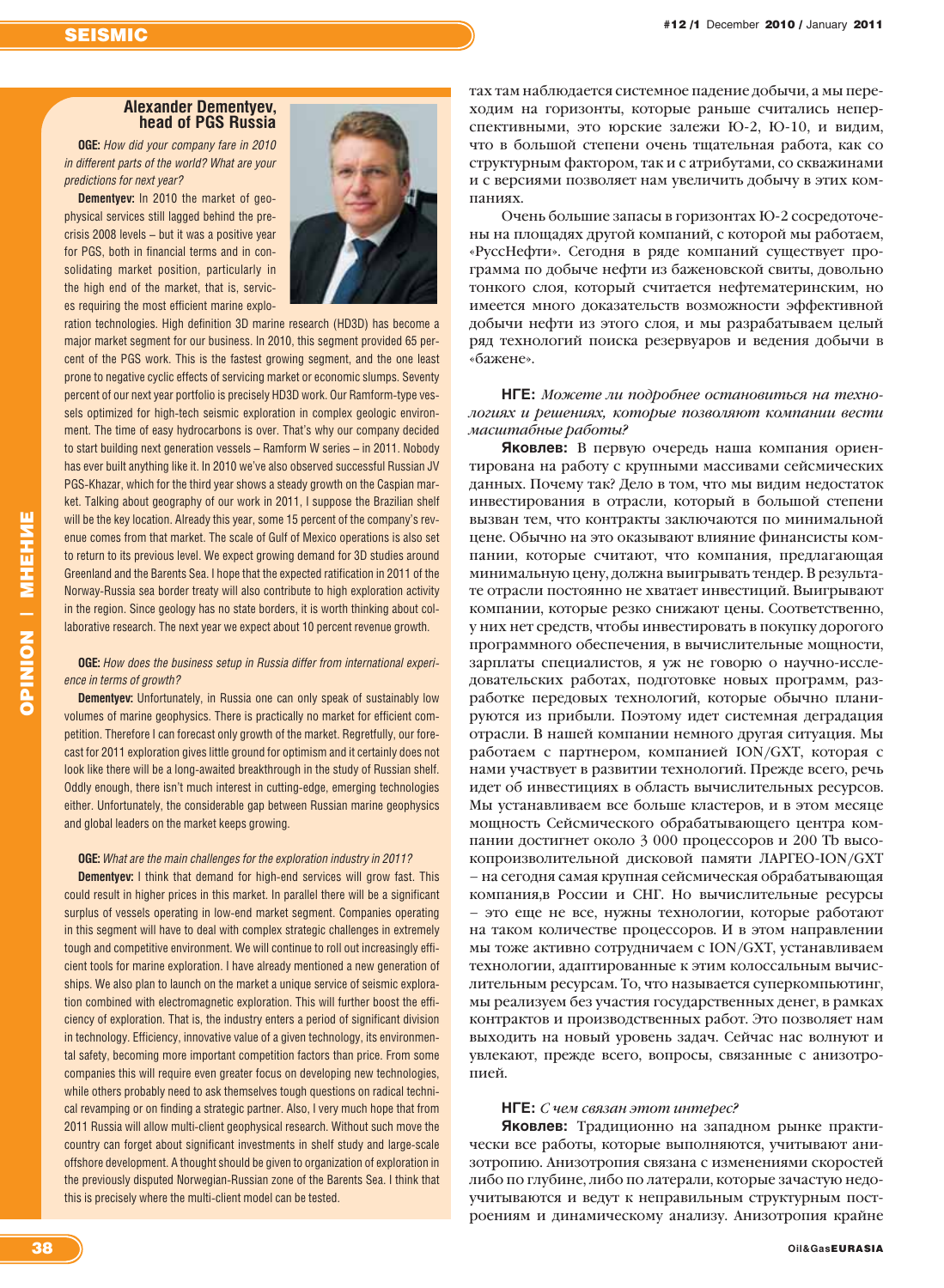# **OGE:** *What companies are your main customers?*

**Yakovlev:**Today 50-60 percent of our orders are placed by Rosneft which is carrying out large-scale systematic geological and geophysical surveys both in Western Siberia and in new oil-producing provinces. We traditionally work with major customers and get some work from LUKOIL and Gazprom as well.

The technologies we apply are aimed at extracting detailed information on small formations containing considerable, concentrated oil reserves. These are highprecision operations. In particular, we work with West Siberian companies, for example Yugansneftegaz. In the upper horizons there is a systematic drop in the production, and we go over to horizons which were previously considered unpromising. These are Jurassic J-2, J-10 deposits, and we see that to a greater degree, very accurate work with both the structural factor and attributes, with wells and versions, enables us to increase production for these companies.

The very vast deposits in J-2 horizons are concentrated in the areas of another company we work with, Russneft. Today a number of companies have a program of extracting oil from the Bazhenov formation, a rather thin stratum considered oil-generating, but there is evidence that oil can be efficient produced from this layer, and we are developing a range of technologies for searching for oil reservoirs and extracting oil from the Bazhenov formation.

# **OGE:** *Could share more about the technologies and solutions that allow your company to conduct large-scale operations?*

**Yakovlev:** First of all, our company is aimed at working with large amounts of seismic data. Why so? The point is that we see insufficiency of investment into the industry resulting mainly from the fact that contracts are concluded at minimum prices. Usually company financial officers are responsible for this, as they think that the company offering the lowest price will win the tender. As a result, the industry always lacks investments. The companies that win are those drop prices. Consequently, they have no funds to invest in purchasing expensive software, computing capacities, and salaries, let alone research work and the development of new programs and advanced technologies, which are normally financed from revenue. This is why there is an ongoing degradation in the industry. We have got a different situation at our company. We work in partnership with ION/GXT, which participates in the development of technologies. First of all, I mean investments in computing resources. We are installing more and more clusters, and this month the capacity of the company's Seismic Processing Center will reach 3,000 processors and 200 Tb of high-performing disk memory. Today, LARGEO-ION/GXT is the largest seismic data processing company in Russia and the CIS. But computing resources are not all that is needed. We need technologies employing that many processors. We cooperate actively with ION/GXT in this area as well, install technologies adapted to these colossal computing resources. We implement what is called supercomputing without governmental funds, under contracts and within the workflow of operations. This helps us reach another level of objectives. Currently we are concerned and interested, above all, in issues related to anisotropy.

**OGE:** *Why this interest?* 

# **Александр Дементьев, глава московского представительства PGS**

**НГЕ:** *Как 2010 год сложился для вашей компании в различных уголках мира? Каковы ваши прогнозы на следующий год?*

**Дементьев:** Рынок геофизических услуг в 2010 году еще отставал от докризисного 2008 года, но для компании PGS год все же был позитивным, как в финансовых результатах, так и в укреплении позиции на рынке, в частности в области High End услуг, то есть услуг, требующих самых эффективных технологий морской геологоразведки. Морские исследования 3D высокого разрешения (HD3D) стали основным сегментом рынка нашей компании. В 2010 году эти работы составили 65% всего объема работ PGS. Это самый быстроразвивающийся сегмент, который наименее подвержен негативным эффектам цикличности сервисного рынка и экономических кризисов. 70% портфеля заказов компании на следующий год составляют именно работы HD3D. Наши суда типа Ramform оптимизированы для высокотехнологичной сейсмосъемки в условиях сложной геологии. Ведь время легкодоступных углеводородов уже прошло. Именно поэтому наша компания приняла решение начать в 2011 году строительство судов уже следующего поколения – серии Ramform W. Подобного еще никто и никогда не строил. В 2010 году успешно поработало и российское совместное предприятие PGS-Khazar, которое уже третий год демонстрирует стабильный рост на рынке Каспийского моря. Если говорить о географии наших работ в 2011 году, то я думаю, здесь будет лидером шельф Бразилии. Уже в этом году примерно 15% доходов компании были получены именно с этого рынка. Интенсивность работ в Мексиканском заливе тоже должна вернуться на прежний уровень. Мы ожидаем рост потребности в исследования 3D в районе Гренландии и в Баренцевом море. Надеюсь, что ожидаемая в 2011 году ратификация договора между Норвегией и Россией о морской границе тоже повлечет за собой высокую геологоразведочную активность в этом регионе. Здесь стоит подумать о совместных исследования, ведь для геологии госграниц не существует. На следующий год мы ожидаем рост доходов компании примерно на 10%.

**НГЕ:** *Насколько ситуация в бизнесе в России отличалась от международного опыта в смысле роста или отсутствия роста?*

**Дементьев:** В России, к сожалению, можно говорить только о стабильно очень низких объемах морских геофизических исследований. Рынка для эффективной конкуренции практически не существует. Поэтому я вижу в перспективе только рост. Но пока, к сожалению, прогнозируемые нами объемы ГРР на 2011 год особого оптимизма внушать не могут и уж точно не представляют собой давно ожидаемого всеми прорыва в изучении российского шельфа. Большого интереса к новейшим технологиям, как ни странно, тоже пока не наблюдается. К сожалению, значительное отставание российской отрасли морской геофизики от международных лидеров еще более увеличивается.

# **НГЕ:** *Каковы основные задачи, которые предстоит решить сейсморазведочной отрасли в 2011 году?*

**Дементьев:** Думаю, что очень быстро будет расти спрос на High End услуги. Это может привести к росту цен в этом сегменте. Одновременно будет остро ощущаться переизбыток судов, работающих в сегменте Low End. Предприятиям, работающим в этом сегменте, предстоит решать сложные стратегические задачи в условиях экстремально жесткой конкуренции. Мы будем продолжать вывод на рынок еще более эффективных инструментов ГРР на море. Я уже упоминал новое поколение судов. Кроме этого, мы планируем предложить рынку уникальные сейсмоисследовния, совмещенные с электромагнитными. Это еще более повысит эффективность разведки углеводородов. То есть, отрасль вступает в период серьезной дифференциации по технологиям. Эффективность, инновационность предлагаемой технологии и экологическая безопасность становятся более важными факторами в конкуренции, чем цена. Это потребует от одних компаний еще большего фокуса на разработку новых технологий, а другим, наверное, необходимо всерьез задуматься о радикальном техническом переоснащении или о поиске стратегического партнера. Еще я очень надеюсь, что в России с 2011 года будут разрешены мультиклиентные геофизические исследования. Без этого о значительных инвестициях в изучение шельфа и его широкомасштабном освоении можно забыть. Также стоит серьезно задуматься о модели организации ГРР в бывшей спорной норвежско-российской зоне Баренцева моря. Думаю, что именно здесь мультиклиентная модель может быть опробована прежде всего.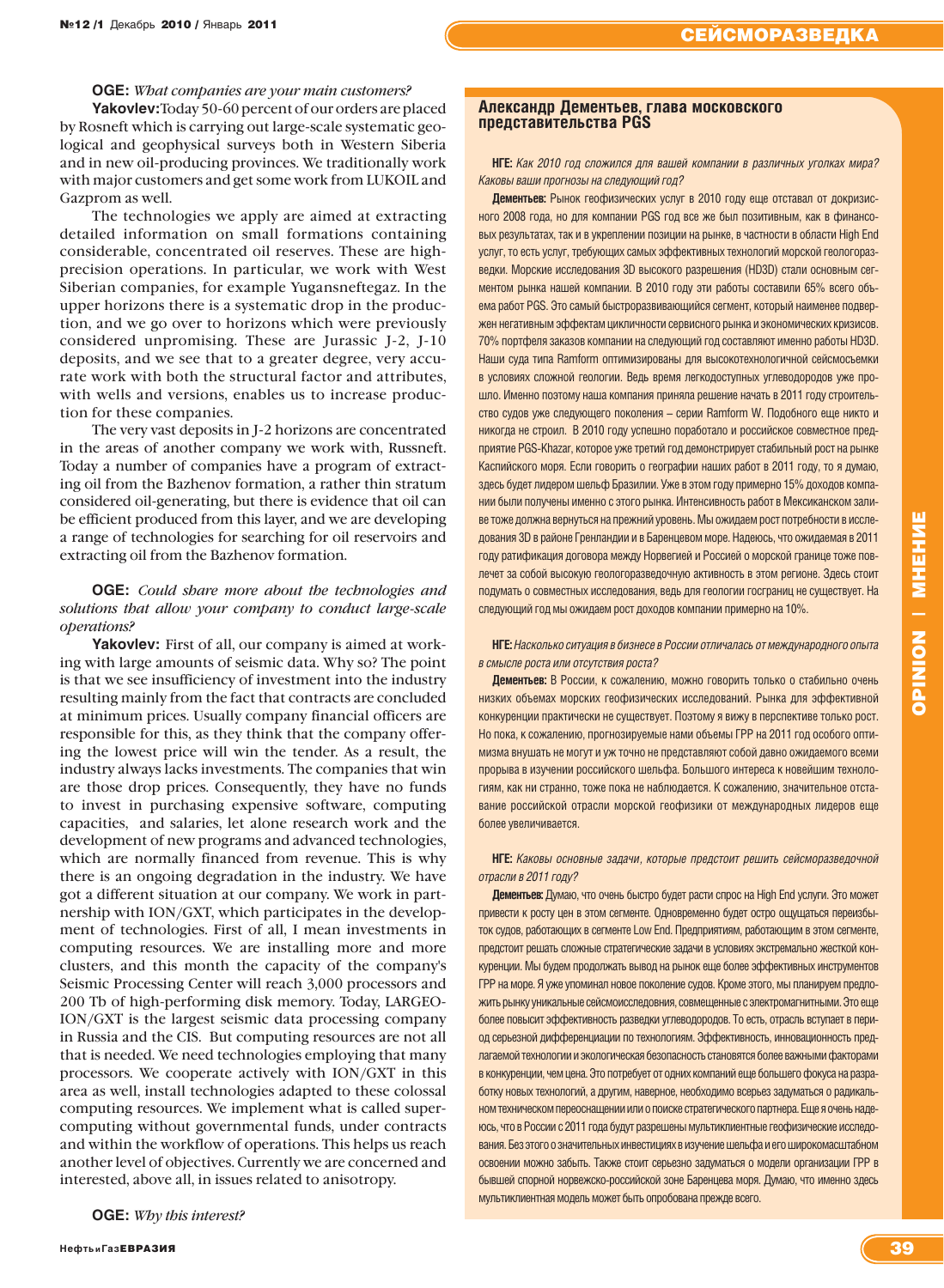# **STRUCTURE and**<br>ISON POTENTIAL

# **Gennady Bannikov, deputy** director of TGS-Nopec's **Moscow office**

**OGE:** How does the business setup in Russia differ from international experience in terms of growth?

**Bannikov:** Talking from an international viewpoint, doing business in Russia is perhaps the most difficult task. Many factors interfere with geophysical surveys, although this is rather strange that this is the case. It seems clear - run intensive geological and geophysi-

cal exploration and you will know the potential reserves. Experts estimate that with the existing legislation and other conditions. Russian Arctic will get the required infrastructure in 160 years earliest. There is no doubt that by that time we will have alternative energy sources and Arctic reserves will not be in demand by the national economy. This is a very wasteful approach.

OGE: What are the main challenges for the exploration industry in 2011?

Bannikov: For our company, marine projects would be the priority - the Arctic, the Far East, Baltic and Black seas. We have some ideas on working with old geophysical data in different regions of Russia. But currently there is no talk about about anything concrete because of the difficulties mentioned above.

# Геннадий Банников, замгендиректора московского офиса TGS-Nopec

НГЕ: Насколько ситуация в бизнесе в России отличалась от междуна-родного опыта в смысле роста или отсутствия роста?

Банников: Бизнес в России - пожалуй, наиболее трудный, если брать международный масштаб. Очень много факторов, которые мешают проведению геофизических работ, хотя это не может не вызывать недоумения. Казалось бы - проводи интенсивно геолого-геофизическую разведку и сразу ситуация с потенциальными запасами прояснится. Как было подсчитано экспертами, районы Арктики в России при существующем законодательстве и прочих условиях будут освоены не ранее, чем через 160 лет. К тому времени наверняка появятся альтернативные энергетические источники и запасы Арктики просто останутся не у дел для народного хозяйства России. Это очень бесхозяйственный подход.

НГЕ: Каковы основные задачи, которые предстоит решить сейсморазведочнойотрасли в 2011 году?

Банников: Для нашей компании первоочередными задачами могли бы стать различные морские проекты - Арктика, Дальний Восток, Балтийское и Черное моря. Есть идеи по работам со старыми геофизическими данными в различных регионах России. Но пока невозможно говорить о каких-то конкретных планах из-за трудностей, о которых сказано выше.

важна, и на западном рынке наш партнер ION/GXT около 95% работ выполняет с учетом анизотропии. В России же количество проектов с учетом анизотропии крайне незначительно, и компании в стране практически не имеют технологических решений для выполнения работ. Связанный с этим вопрос с выполнением полевых работ по широкоазимутальных съемок. Это все безусловно дороже, но и ведет к другому качественному уровню анализа. Нефтянные компании должны инициировать развитие этого направления для дальнейшей минимизации рисков бурения.

Мы также развиваем направление миграции дуплексных волн. связанное с получением информации с картированием трещиноватых коллекторов в карбонатах с дилениацией соляных штоков с определением границ штока. Эти разработки получают прямое быстрое внедрение, потому что вся наша Тимано-Печора - это резервуары, связанные с трещиноватыми коллекторами, которые при обычной съемке не идентифицируются.

Также у нас имеется подход, который, пожалуй, даже важнее, чем частные технологии.

# $H\Gamma E$ : В чем его суть?

Яковлев: Поскольку мы сервисная компания, указывающая положение точки для бурения, то несем некую моральную ответственность за конечный результат. Очень часто нефтяные компании заказывают отдельные отрезки работ у разных подрядчиков. Но если проектирование остается за полевой компанией, она выполняет его с точки зрения минимизации своей работы и эту компанию не интересует конечный результат, то есть, хорошая сейсмическая освещенность объекта. Мы же моделируем предварительно освещенность сейсмическими лучами целевого горизонта далее проектируем расстановку сейсмических датчиков в поле и контролируем соответствие проекту полевого отстрела и качество проведения сейсмики в поле. Далее получаем данные, начинаем обрабатывать их, и при этом полностью контролируемся скважинной информацией и интерпретацией. Такой вот, я бы сказал, как на Западе, reservoir-driven (диктуемый коллектором - HTE) контроль. Мы сейчас выполняем первую такую работу для компании «СеверЭнергия».

# • Суперкомпьютинг позволяет решать новые задачи, стоящие перед отраслью.

• Supercomputing helps to face new challenges of the industry.



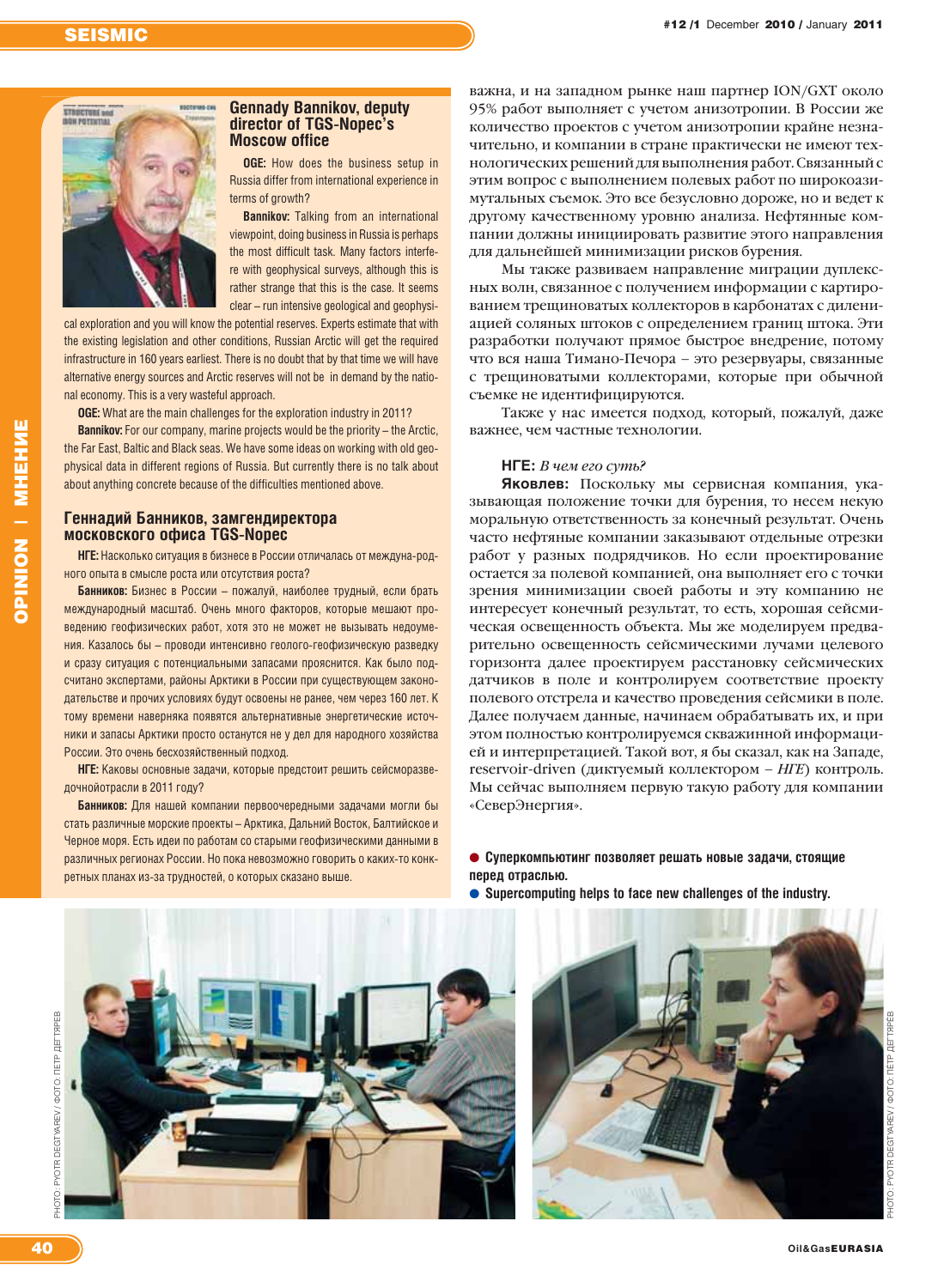# **№12 /1 Декабрь 2010 / Январь 2011** СЕЙСМОРАЗВЕДКА

● LARGEO-ION/GXT is aimed at working with large amounts **of seismic data.**

**● Компания ЛАРГЕО-ION/GXT ориентирована на работу** 

**с крупными массивами сейсмических данных**.

**Yakovlev:** Traditionally, virtually all operations performed on the Western market take anisotropy into account. Anisotropy is related to changes in speed either in depth or along the lateral, which are often insufficiently considered and entail incorrect structural imaging and dynamic analysis. Anisotropy is critical, and in the West our partner ION/GXT does about 95 percent of the work entailing anisotropy. Meanwhile in Russia the number of anisotropic projects is quite insignificant, and domestic companies practically don't have technological solutions to perform the work. That issue is linked with the execution of field work on broad azimuthal survey. All of this naturally incurs higher expenses, but also produces a different quality level of analysis. In the future oil companies should come up with the initiative to develop this area in order to further minimize drilling risks.

We are also developing duplex wave migration related to the acquisition of information with mapping of fractured reservoirs in carbonates, delineation of salt cores and identification of the core boundaries. This type of know-how is easy to introduce, because all of our Timano-Pechora bed is reservoirs linked to fractured collectors which are not identified by conventional surveys.

We also have an approach which might as well be even more important than private technologies.

# **OGE:** *What exactly?*

**Yakovlev:** Since we are a service company indicating the position of the drilling point, in a way we are responsible for the final result. Very often oil companies order individual scopes of work from different contractors. But if design is allocated to a field company, it implements it in terms of minimizing its own work and is not concerned with the final result, i.e. good seismic coverage of the subject. We preliminarily model the illumination of the target horizon by the seismic rays, then we design the placement of seismic sensors in the field and control shots' compliance and quality of seismic survey in the field. Afterwards we acquire data and start processing it, controlling ourselves entirely with well information and interpretation. This is what I would call a reservoir-driven control. Currently we are doing the first job of this kind for Sever-Energiya.

We introduced a department at LARGEO-ION/GXT which is in charge of modelling a field survey and seismic material as its outcome. In the interpretation area we introduce products of IKON Geoscience, what is called rock physics, products for modelling fluid replacement. It is no secret that to obtain good data, one has to model some scenario in modern terms, in keeping with the rock physics approach. That is how to work for oil companies concerned with investments into geological exploration. The stage involving only structural imaging has finished, and this is why it is not structural pools that we often deal with. There a numerous stratigraphic traps encountered every now and again, where this approach, though more expensive and time-consuming, undoubtedly reduces drilling risks.



Мы ввели в ЛАРГЕО-ION/GXT департамент, который моделирует съемку в поле и сейсмический материал который должен получиться. В области интерпретации внедряем продукты компании IKON Geoscience, то, что называется rock physics (физикой горных пород), продукты, связанные с моделированием флюидозамещения. Не секрет, чтобы получить хорошие данные, нужно на современном уровне моделировать некий сценарий в рамках подхода физики горных пород. Нефтяные компании, которые заботятся об инвестициях в геологоразведку, так и работают. Этап, который был связан только со структурными построениями, прошел, потому что мы часто имеем дело не со структурными залежами. Все больше встречается стратиграфических ловушек, где такой подход, хоть и более дорогостоящий и с большими временными затратами, безусловно, минимизирует риски бурения.

# **НГЕ:** *Как развивается сотрудничество в области технологий с компанией ION?*

**Яковлев:** Мы освоили базовые принципы обработки ION/GXT, и выполнили несколько проектов на море, а также перешли к более сложным работам, обработке наземных данных с помощью технологий GXT.

# **НГЕ:** *Это основное направление сотрудничества?*

**Яковлев:** Можно говорить о технологиях как вычислительных, так и программных. Я бы не недооценивал их. Ряд компаний заявляет о готовности поставить ресурсы в случае крупного проекта, задача не так проста, как может показаться. Начинать инвестирование в технологии необходимо задолго до реального проекта, учитывая, что проекты имеют жесткие сроки. Мы проводим политику работы с ION, стратегически предвидя развитие рынка, поскольку установка вычислительных средств и технологий – крайне сложная и комплексная задача. Прежде чем поставить стойки суперкомпьютеров, компания должна иметь в запасе, по крайней мере, полгода на развитие инфраструктуры-систем промыщленного охлаждения, энергетические ресурсы, источники бесперебойного питания, газового пожаротушения и т.д.. Кроме того, кластерное оборудование – еще не все. Нужны высокопроизводительные системы хранения данных, каналы, которые передают эти данные, потому что объемы передачи просто колоссальные. Сотрудничество с ION/GXT позволяет, в первую очередь, осуществлять инвестирование, которое реализуется по лизинговым схемам, не требующим моментального вложения финансов.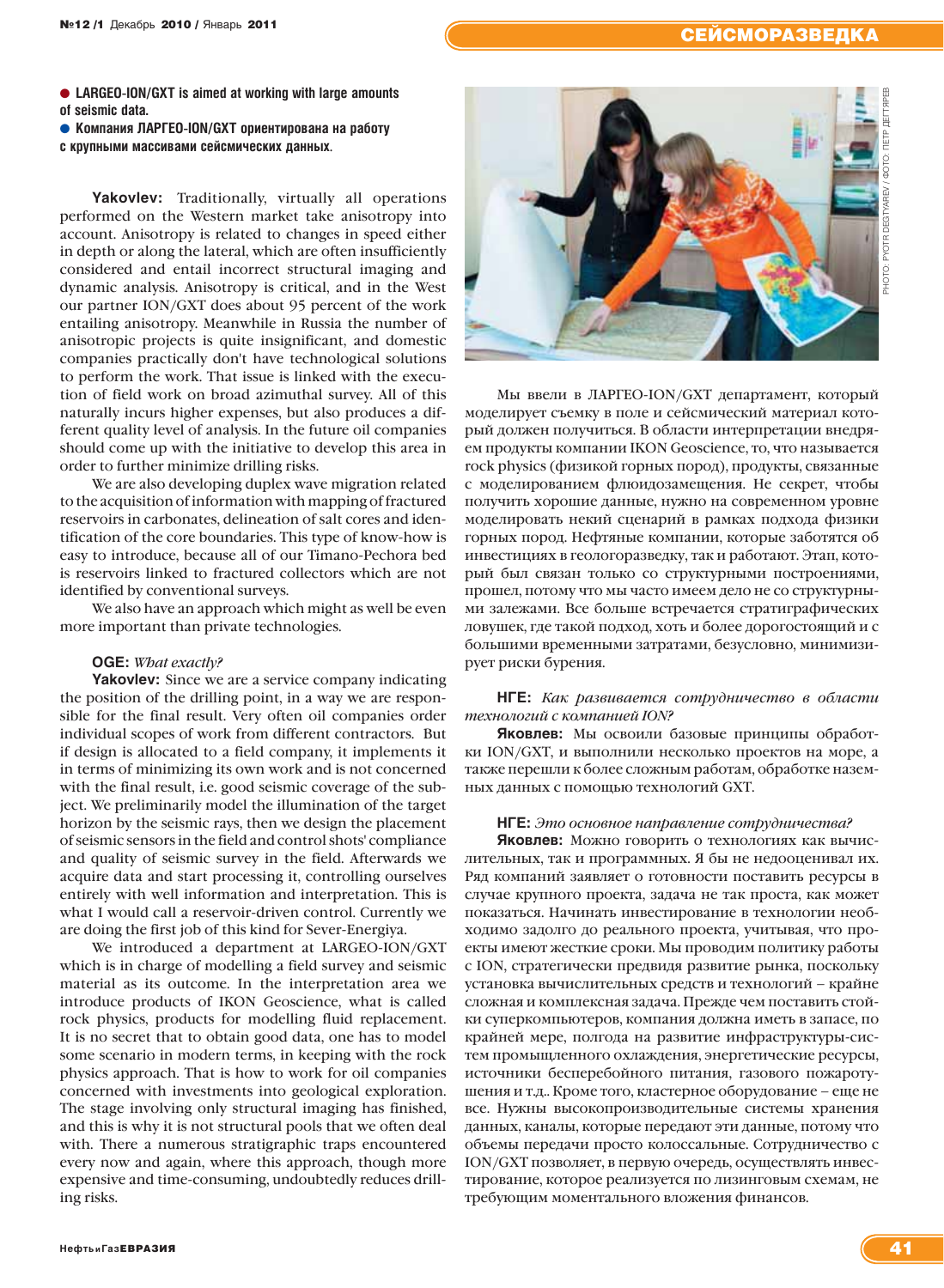# **Vladimir Boreiko, geomarket director, Russia, CGGVeritas**

**OGE:** *How has the business for seismic fared globally for your company in 2010; what do you foresee in 2011?* 

**Boreiko:** If we look at the seismic equipment market, 2010 was a year of recovery. Sales of both land and marine equipment increased, supported by strong regional activity and demand for technology and technology intensity (increased resolution / higher channel count surveys).



Services faced more challenging conditions in 2010 due to the low phase of the cycle the sector is going through. In recent months, though, we have seen promising signs of increased demand for our high-end solutions and innovative technologies. As an example, our new breakthrough broadband solution, BroadSeis, which provides a remarkable step forward in the quality of marine imaging, has received a very strong and positive client response. Land and Marine multi-client sales have strengthened.

Our goal is to benefit from the increasing interest worldwide for our technology and expertise, while leveraging our high-end position in the progressively recovering seismic market. In Russia CGGVeritas has had a long successful history of seismic activity. We have very good relations with Russian oil and gas companies, know the Russian geophysical market well and are strongly committed to its high potential.

# **OGE:** *Has your Russian business differed from global experience in terms of growth or lack of growth?*

**Boreiko:** Generally speaking, market conditions for Russian oilfield services in 2010 continued to improve after the years of decline, due to better economics in the Russian oil and gas industry. Oil prices gradually rose from the beginning of the year, accompanied by an increase in Russian oil and gas production. In his report to the Duma on Dec. 8, Russia's Energy Minister Sergei Shmatko said that in 2010 Russia will have produced a record annual volume of 504.8 million tons of oil for the last 20-year period (with average daily production of 9.65 million barrels per day). Gas production will reach 645 billion cubic meters, i.e. a 10-percent increase year-on-year. These trends were accompanied by a moderate increase in demand for oilfield services operations. We have observed an increase in the volume of seismic surveys, particularly 3D seismic. We see growing interest in high-productivity vibroseis techniques and high-density 3D seismic in Russia, in particular for wide-azimuth recording on land and offshore which offers us new opportunities for deploying CGGVeritas technologies in the Russian market. The number of Russian seismic crews in the forthcoming 2010/2011 winter season should return to the numbers we were seeing before the decline and there will be a higher proportion of 3D crews over 2D ones, resulting in higher demand for new equipment. In 2010, Sercel, our equipment provider, registered record sales in Russia and revenue from our processing, imaging & reservoir business remained at a stable level.

# **OGE:** *What is the biggest obstacle the seismic industry needs to overcome in 2011?*

**Boreiko:** I think it is the lack of financial backing for seismic technology. Despite a continued improvement in the upstream spending plans of the Russian oil companies, which is expected to result in a favorable level of demand for 2011, and the tremendous impact that seismic has on the success of exploration and production, prices for seismic services are still relatively low. This slows the development and deployment of new technologies, techniques and expertise, which I believe are all critical to best support the challenges of the Russian oil and gas industry.

**НГЕ:** *Расскажите, пожалуйста, о планах компании на будущее?*

**Яковлев:** Планируем наращивание мощностей для того, чтобы обрабатывать данные крупных морских и сухопутных съемок. Очень часто и для небольших съемок нужны серьезные мощности, поскольку существуют операции с большими затратами времени. Качество извлечения информации сегодня очень сильно зависит от вычислительной стороны. Для того чтобы из данных сейсморазведки получить геологическую информацию о свойствах резервуара, надо много считать. Эта тенденция только нарастает. Наш вычислительный центр – самый крупный в России, но у нашего партнера ION/GXT установлен кластер на 50 000 процессоров, гигантский вычислительный центр в Хьюстоне занимает целое здание. В мировом масштабе мы – аутсайдеры, хотя в России – самые крупные и, безусловно, обогнали другие мировые нефтесервисные компании, работающие в евроазиатском регионе.

# **НГЕ:** *Каковы, на ваш взгляд, основные проблемы российского рынка обработки и интерпретации?*

**Яковлев:** Нефтегазовый рынок России чрезвычайно монополизирован, на нем работает всего десяток крупных компаний, а мелкие фирмы, как правило, не имеют доступа к инвестиционным ресурсам. В Северной Америке, к примеру, иная ситуация, там много мелких и средних компаний, и рынок совершенно демонополизирован. Очень многих в России тревожит, что цены на полевые работы стали расти из-за картельных соглашений. Я считаю, что цены в обработке могут быть такими, как сейчас, но тогда мы не сможем применять технологические и технические возможности, существующие на мировом рынке. Крупной компании, которая инвестировала в технологии большое количество средств, трудно конкурировать с так называемыми «гаражными» компаниями («гаражные» компании – это фирмы, которые в буквальном и переносном смысле размещаются в гараже или другом помещении и оснащены одним компьютером). При проведении тендеров я бы уделял больше внимания технической предварительной квалификации компании, проводя ее довольно неформально и безусловно выполняя проверку заявленных ресурсов. «Замешивая» в тендере сервисные компании разного технологического уровня, нефтяная компания опускает в нем цены до уровня фирм, которые выполняют некачественную дешевую работу. Это ведет к снижению качества услуг, и нефтяная компания не получает отдачи от инвестиций в сейсморазведку. В Казахстане например введены ограничения в демпинге, потому что он разрушает рынок. Отсутствие рыночной цены в виде значительного разброса цены предложения от компаний– это сигнал о разрушении рынка. В России, например, разрушен рынок подсчета запасов в сервисных компаниях из-за переноса основного объема работ в сервисные подразделения нефтегазовых компаний.

# **НГЕ:** *Будет ли в дальнейшем меняться соотношение морской и наземной области обработки и интерпретации?*

**Яковлев:** Традиционно много разговоров об исследовании огромных территорий России на море, но, к сожалению, очень мало активности в этом направлении. Вопервых, сейсморазведка на море стоит намного дороже, чем на суше. Есть территории, которые очень сложно освоить на нынешнем уровне технологического развития, например, северные моря. Есть проблемы с распре-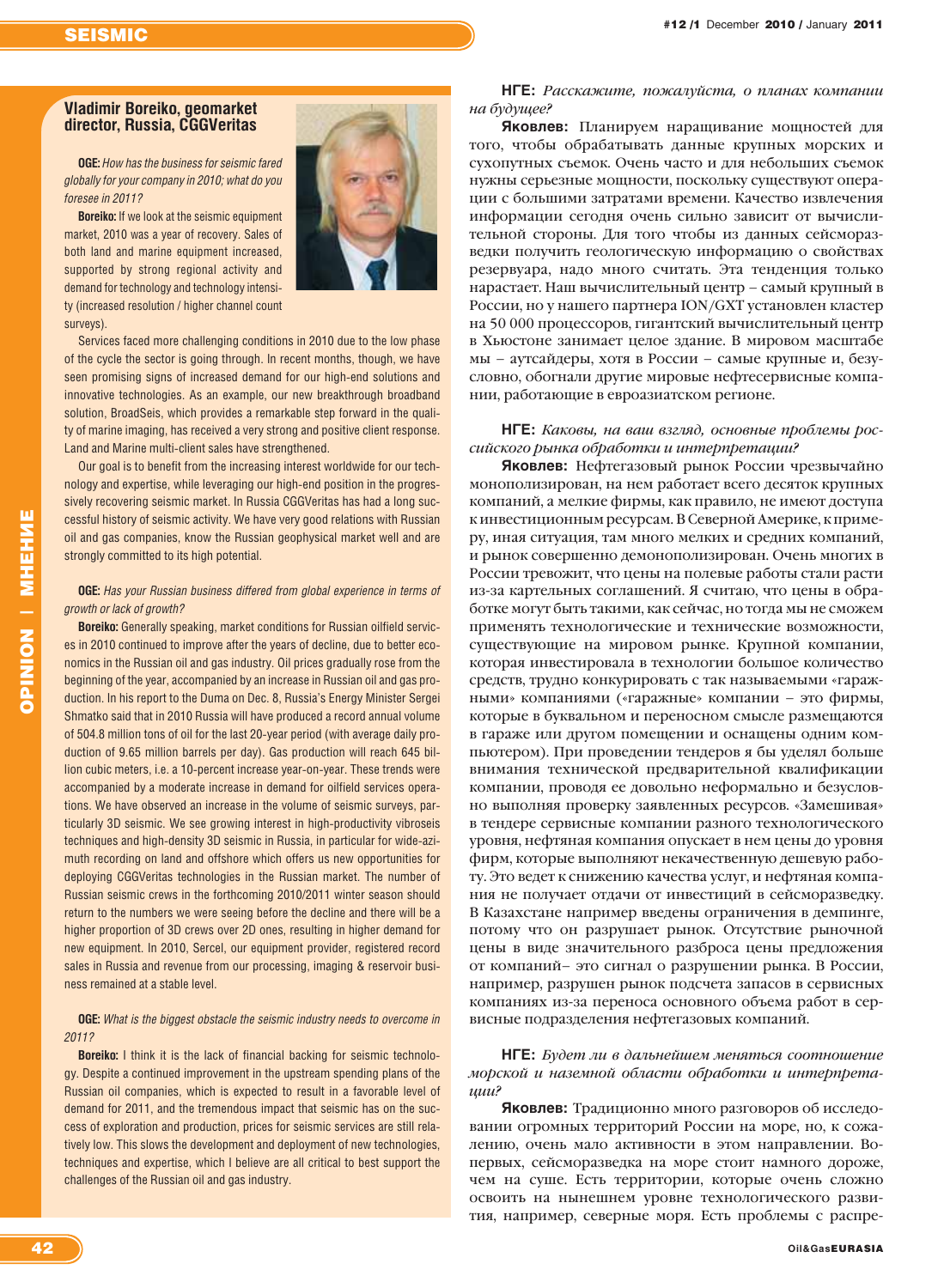# **OGE:** *How is your technological collaboration with ION company getting on?*

**Yakovlev:** We have mastered the basic principles of ION / GXT data processing, accomplished a number of projects offshore, and moved on to more complex tasks, including processing land data using GX technology.

# **OGE:** *Is this your main area of cooperation?*

Yakovlev: We could talk about technologies like computing and software, and I would not underestimate them. A number of companies declare a willingness to use resources in major projects, but the task is not as straightforward as it might seem. One must start investing in technology long before an actual project shows up, in light of the fact that projects have tight deadlines. Working with ION, we pursue a policy of strategically anticipating the development of the market, as the installation of computer aids and technologies is an extremely difficult and complex task. Before putting up a rack of supercomputers, a company should have at least half a year to develop infrastructure: industrial cooling systems, enery resources, uninterruptible power sources, gas fire xtinguishing etc. Besides, cluster equipment is not all that is needed. One must also have high-performing data storage systems and channels for transmitting the data, because the amount of transmission is simply huge. Collaboration with ION / GXT allows, in the first place, to invest thanks to leasing schemes that do not require immediate financing.

# **OGE:** *Could you tell us more about your plans for the future?*

**Yakovlev:** We plan to increase our capacity to handle data from large marine and land imaging. Small surveys very often require significant power because of operations that are time-consuming. The quality of data acquisition today is highly dependent on the computer side. Obtaining geological information from the seismic data on the reservoir properties requires a lot of calculation and this trend is only growing stronger. Our computation center is the largest in Russia, but our partner ION / GXT installed a cluster of 50,000 processors in a giant computing center occupying an entire building in Houston. Globally, we are outsiders though we are the largest in Russia and certainly ahead of other international oilfield services companies operating in the Eurasian region.

# **OGE:** *In your opinion, what are the main problems of the processing and interpretation market in Russian?*

**Yakovlev:** Russia's oil and gas market is highly monopolized, it is run by only a dozen large companies while small firms do not usually have access to investment resources. We see a different situation in North America, for example. There are plenty of small and medium-sized companies and the market is quite diverse. Many people in Russia are concerned that prices for field work are beginning to grow because of cartel agreements. I think that prices in processing can remain where they are, but then we will not be able to use the technical and technological opportunities that exist in the world market. A major company that has invested a considerable amount of funds in technology will find it difficult to compete with so-called "garage" companies. When tendering, I would pay more attention to the preliminary technical qualifications of the company's personnel rather than doing so informally, and would by all means

# **Владимир Борейко, региональный директор по геолого-геофизическому маркетингу в России компании CGGVeritas**

**НГЕ:** *Насколько успешным в целом был сейсморазведочный бизнес для вашей компании в 2010 году? Каковы ваши прогнозы на 2011 год?* 

**Борейко:** Для рынка сейсморазведочного оборудования 2010 год стал годом восстановления. Увеличился объем продаж и наземного, и морского оборудования на фоне растущей региональной активности, повышения спроса на более эффективные современные высокопроизводительные технологии (повышение разрешающей способности / проведение исследований с увеличенным количеством каналов).

Рынок услуг оказался в сложном положении в 2010 году из-за прохождения сектором низшей точки цикла. Тем не менее, в последние месяцы наблюдаются многообещающие признаки возрастания спроса на наши наиболее совершенные решения и инновационные технологии. В качестве примера можно привести получившую активные положительные отзывы клиентов нашу передовую разработку Broadseis, позволяющую производить регистрацию морских данных в расширенном диапазоне сейсмических частот и представляющую собой значительный шаг вперед для повышения качества построения глубинных изображений. Укрепились позиции по продажам сухопутных и морских данных для многих клиентов.

Нашей целью является извлечение выгоды от возрастающего во всем мире интереса к нашим технологиям и опыту, используя лидирующее положение компании на рынке сейсморазведочных услуг, восстанавливающемся ускоренными темпами. В России у CGGVeritas долгая и успешная история сейсморазведочной деятельности. У нас очень хорошие отношения с российскими нефтегазовыми компаниями, мы неплохо знаем российский рынок геофизических исследований и твердо убеждены в его высоком потенциале.

# **НГЕ:** *Насколько ситуация в бизнесе в России отличалась от международного опыта в смысле роста или отсутствия роста?*

**Борейко:** В целом, в 2010 году рыночные условия для российского нефтепромыслового сервиса продолжили улучшаться после нескольких лет спада вследствие улучшения экономических показателей в российской нефтегазовой отрасли. Цены на нефть постепенно росли с начала года на фоне увеличения объема добычи нефти и газа в России. В своем докладе на заседании Госдумы 8 декабря министр энергетики России Сергей Шматко заявил, что в 2010 году годовой объем добычи России достигнет рекордного за последние 20 лет уровня в 504,8 млн т нефти (при среднем объеме суточной добычи в 9,65 млн баррелей). Добыча газа достигнет 645 млрд м3, т.е. 10%-го увеличения по сравнению с предыдущим годом. Эти тенденции сопровождались умеренным увеличением спроса на нефтепромысловый сервис. По нашим наблюдениям, возрос объем сейсморазведочных исследований, особенно трехмерной сейсморазведки. Налицо растущий в России интерес к высокопроизводительным вибросейсмическим методам и трехмерной сейсморазведке высокой плотности, в частности, широкоазимутальной регистрации данных на суше и на море, открывающей нам новые возможности задействования технологий компании CGGVeritas на российском рынке. Количество российских сейсморазведочных партий в предстоящий зимний сезон 2010/2011 годов должно вернуться к докризисному показателю, и соотношение партий трехмерной сейсморазведки к партиям двухмерной разведки будет больше, в результате чего повысится спрос на новое оборудование. В 2010 году компания Sercel, поставщик нашего оборудования, зарегистрировала рекордный объем продаж в России, в то время как доход от нашей работы по обработке данных, построению изображений и исследованию месторождений остался на устойчивом уровне.

**НГЕ:** *Каковы основные сложности, которые необходимо преодолеть в области сейсморазведки в 2011 году?*

**Борейко:** Я думаю, это недостаток финансовой поддержки сейсморазведочных технологий. Несмотря на продолжающееся улучшение ситуации с программами расходов российских нефтяных компаний на геологоразведку и добычу, что по ожиданиям скажется на благоприятном уровне спроса в 2011 году, и огромное влияние сейсморазведочных исследований на успех в разведке и добыче, цены на услуги в области сейсморазведки все еще относительно низкие. Это замедляет разработку и внедрение новых технологий, методов и мирового опыта, которые, как я считаю, являются крайне важными для эффективного преодоления трудностей, стоящих перед российской нефтегазовой промышленностью.